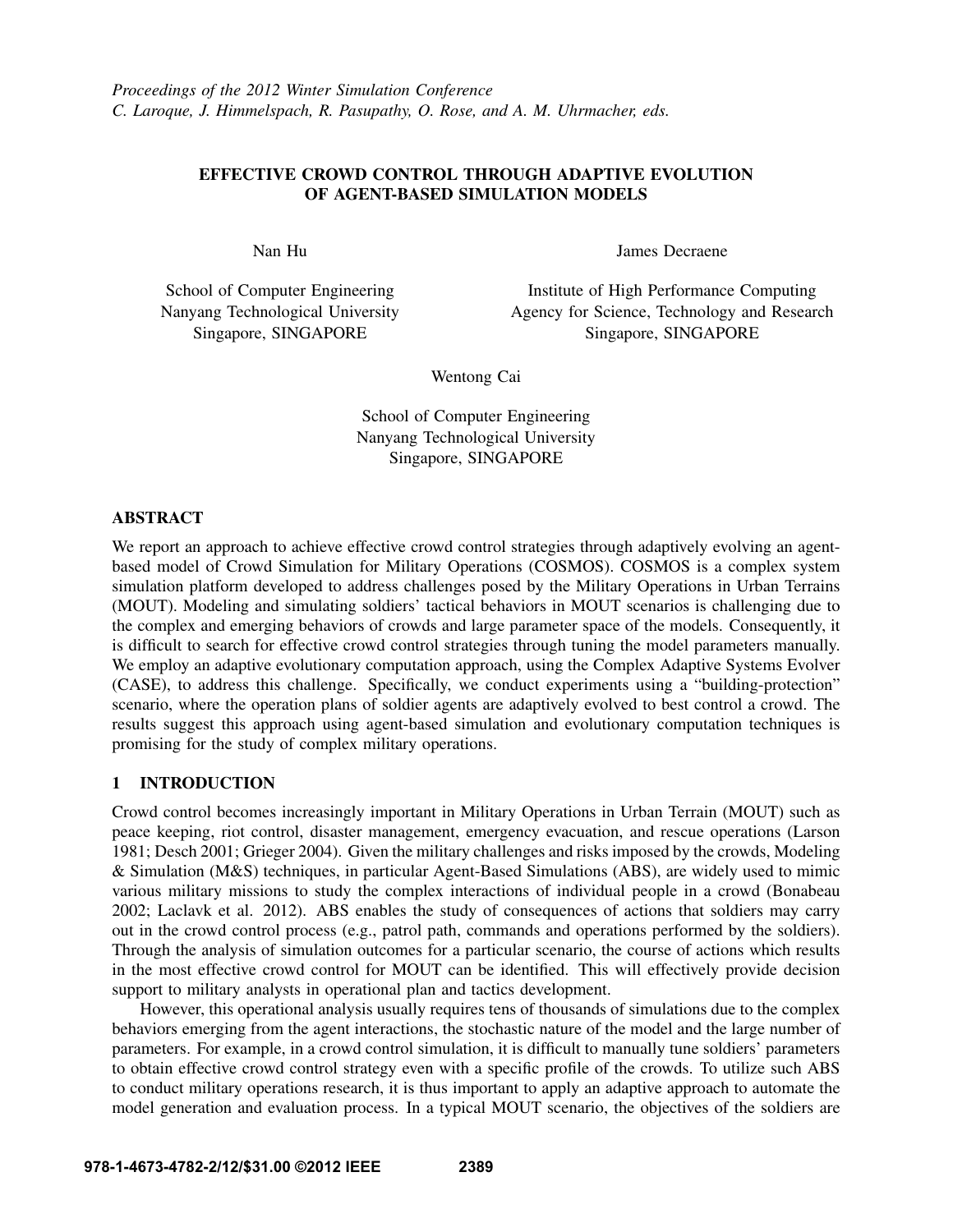usually clear and thus can be defined explicitly according to the purpose of the mission (Larson 1981). For example, in a building protection scenario, a good crowd control strategy would result in fewer people entering the building or their emotional status under control (e.g., the average anger level of the crowds is under certain threshold). From an "optimization" perspective, such scenarios provide clearly defined objectives, which can be formulated explicitly. In this paper, we propose to use evolutionary computation techniques to adaptively evolve some simulation model parameters to optimize such pre-defined objectives.

An agent-based simulation model to generate believable and realistic crowd behaviors needs to address two important components: the decision-making process and the emotion system. Naturalistic decision making (NDM) is argued to be an appropriate model to mimic the decision-making process of human (Zsambok and Klein 1997), particularly in demanding situations. A well-known model in NDM is Klein's Recognition-Primed Decision-making (RPD) model (Klein 1998), which captures how domain experts make decisions based on the matching of past experiences and elements of the current situation. Emotion plays an important role in many aspects of the decision-making process. Many emotion models are based on the modern appraisal theory (Scherer 2005).

COSMOS is an agent-based platform of crowd simulation for military operations. In COSMOS, we incorporate emotion modeling using the appraisal theory into the RPD-based decision making process (Luo et al. 2011; Aydt et al. 2011). The experience instances of different types of agents can be specified based on various Rules of Engagement (ROE) in military scenarios. The behavior of each agent is modeled as a consequence of its decision based on the RPD framework and its emotional status in the situation. Interactions among these agents lead to the emergence of crowd-level behavior, which is hard to predict and forms the non-linear dynamics in the simulation. In this paper, a simulation model based on COSMOS is developed for specific crowd control scenarios in military operations.

Evolutionary computation (EC) techniques are non-deterministic search algorithms driven by the objectives of the searching process (Fogel 2005). EC techniques can be used to adaptively evolve a simulation model through automating different combinations of model parameter values and evaluating the simulation outcomes in order to generate the fittest candidate solutions over iterations. Evolutionary Algorithms (EAs) are typical EC techniques that have been widely applied to both numerical and combinatorial optimization problems. It has been proven highly efficient due to its fast convergency in the search space within constrained computing budget compared to the traditional sampling based data farming techniques (Decraene et al. 2010). EAs have been extended to address Pareto-based multi-objective optimization problems (Deb 2001). This is relevant for military operations as they are often characterized with multiple and conflicting objectives.

ECs were previously applied to various simplified military case studies to automatically assess the vulnerability of operational plans (e.g., (Choo et al. 2007)). Note that these case studies involve confrontations through combats or competitions, where lethal and non-lethal weapons can be assessed for their operational effectiveness. Nowadays, peace keeping efforts in urban environments are more frequently encountered (Grieger 2004). Crowd control through emotional influence without using life threatening operational plans is critical for MOUT scenarios. Such studies are lacking and have been hardly considered in the literature. We address this gap and try to achieve effective crowd control strategy in MOUT scenarios through adaptively evolving some model parameters of soldier agents in a COSMOS model. We then analyze the resulting behaviors of soldiers exhibited in the optimal solutions and to identify certain strategies that soldiers can perform in similar crowd control missions in real military operations. To assist this research, we utilize a modular evolutionary framework called CASE (Decraene et al. 2010).

This paper is organized as follows: Section 2 reviews the COSMOS platform and the CASE framework as well as the simulation model developed for the scenario used in this paper. Experiments and results are illustrated and discussed in Section 3. Section 4 concludes the paper and suggests recommendations for future work.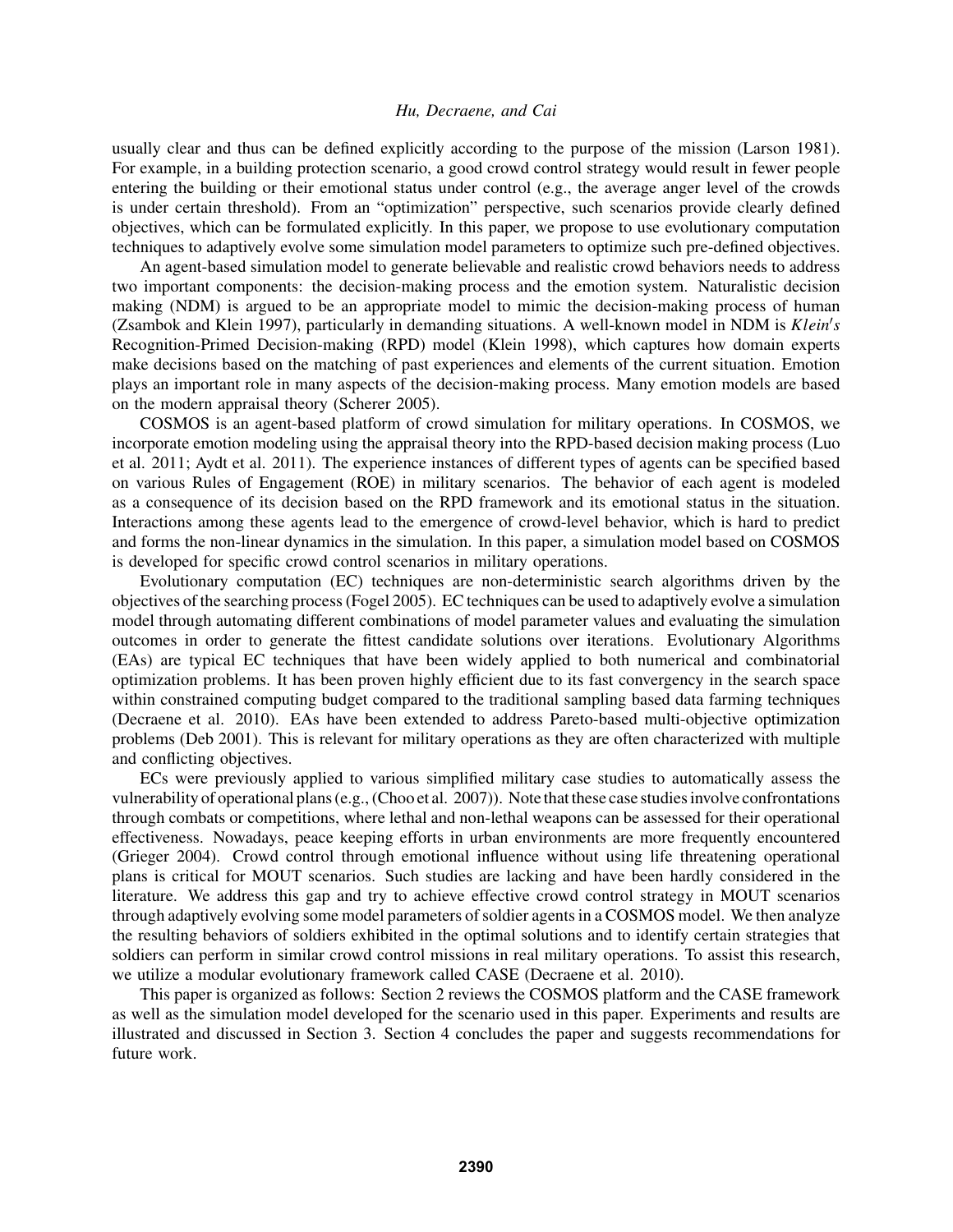#### 2 SIMULATION MODEL AND EVOLVER

# 2.1 COSMOS: Crowd Simulations for Military Operations

COSMOS was designed using an agent-based approach to simulate realistic behaviors of different types of agents under different scenarios. In this study, we consider the motion behaviors and the interactions among individual agents in the crowd. The decision-making process is modeled according to the RPD model, which assumes people make decision based on their *experiences* in past situations, particularly in time-critical situations such as military operations. We model the recognition of the situation through *situation assessment*. The perceived situation cues and agents' emotional status affect the experience recognition. The decision-making of an agent is modeled through an *experience matching* process. A course of actions is carried out by an agent through the *experience execution* process in stages. Readers are referred to (Luo et al. 2011) for technical details of the platform.

Emotion plays an important role in the cognitive process that affects human behaviors (Scherer 2005), and thus should be considered in military crowd control operations. Existing studies have shown that angry crowds are more difficult to control and their behaviors are more acute and thus likely to conduct some destructive actions to the public (Grieger 2004). To study efficient crowd control strategy in such military operations, it is therefore necessary to incorporate the influences of emotions of both crowds and the military forces in the simulation model (Schmidt and Schneider 2004; Schwarz and Mosler 2005).

In COSMOS, we account for emotion in the overall decision making process and particularly of its influence on the recognition process. Emotion is modeled based on the appraisal emotion theory. When perceiving different emotional triggers, or appraisals, different emotional statuses are influenced accordingly. Subject to different traits of the agent, the influence on a particular emotional status is different. For example, if an agent is instigated, his emotional status of *anger* is likely to increase. However, individuals may react differently to the same emotional trigger due to their unique *susceptibilities* to this appraisal. Emotional status also changes over time. Unique personal traits also give rise to different decay rates (i.e., *half-life*) of an emotional status. For example, the decay for anger is faster for a peaceful person than a violent one. Emotional triggers perceived by an agent could also adjust the decay rate of the emotional status. For instance, when interacting with "pacifying" soldier agents, the anger level of a crowd may reduce faster than usual. The overall emotion system in COSMOS is shown in Fig. 1.



Figure 1: Appraisal-Based Emotion Model in COSMOS.

#### 2.2 CASE: Complex Adaptive System Evolver

CASE is a recently developed framework which enables one to optimize simulation models through artificial evolution. There are three main components in CASE.

The *model generator*takes as inputs a base simulation model specified in the eXtended Markup Language (XML) and a set of model specification text files. According to these inputs, new XML simulation models are generated and sent to the simulation engine for evaluation.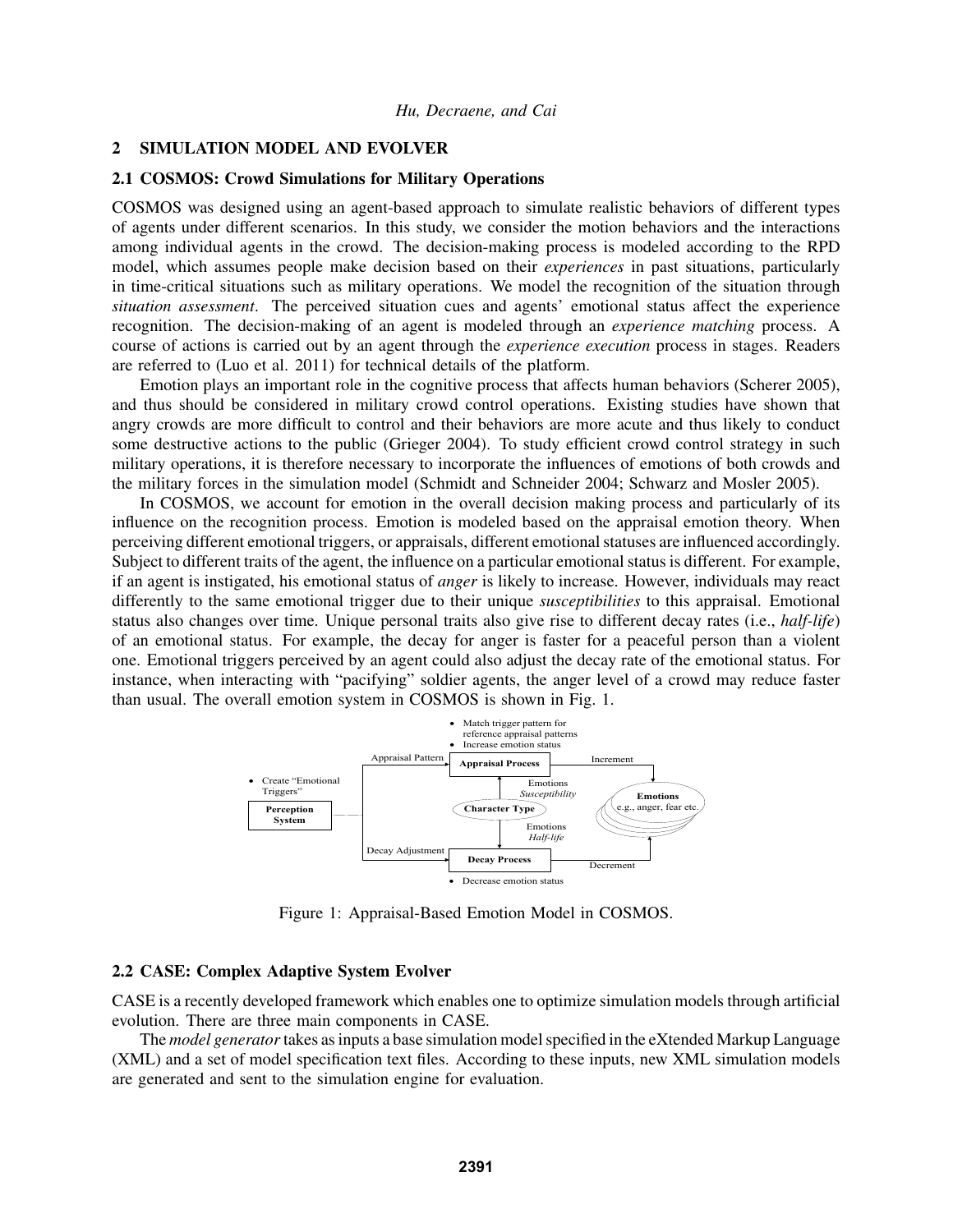The *simulation engine* is used to execute the XML simulation models. Each simulation model is typically replicated a number of times to account for statistical fluctuations. A set of result files detailing the outcomes of the simulations (e.g., number of protester agents breaking through a guarded building entrance, number of soldiers deployed) are generated. These measurements are used to evaluate the goodness of generated models (i.e., they are the fitness (or cost) values utilized by the evolutionary algorithm).

The *evolutionary algorithm* receives the set of simulation results and associated model specification files, then processes the results and produces a new "generation" of model specification files. The generation of these new model specifications is driven by the user-specified objectives (e.g., minimizing the number of protester agents breaking through the entrance, minimizing the number of soldiers deployed). The algorithm iteratively generates model specifications through evolutionary search which would incrementally improve simulation results according to the objectives.



Figure 2: Components and Structure of CASE.

The overall structure of CASE is shown in Fig. 2. Based on the modular design of CASE as shown in the figure, it can be applied to evolve any simulation model (encoded in XML format). During the initialization phase, a population of simulation models with random model parameters is first created. Through the evolutionary process, the values for the evolvable parameters will be automatically adjusted and new candidate solutions (simulation models) will be evaluated according to the search objectives. Eventually, a set of evolved candidate solutions that generate the best simulation outcomes according to the objectives is obtained. CASE currently supports up to three independent objectives.

#### 2.3 Simulation Model

Crowd control is often involved in MOUT scenarios, where military forces confront civilian crowds for specific purposes such as peace keeping, facility protection etc. The use of weapons, including the non-lethal ones are suggested to yield negative impact as they may spark the crowd to be even more difficult to control (Grieger 2004). Military forces can affect the overall emotional status through commands and operations such as "pacification". For example, when detecting angry civilians, soldiers can approach them and try to contain their anger level through some interactions. This process is modeled as the "pacifying" actions performed by the soldiers.

We consider a building protection scenario in the MOUT as depicted in Fig. 3(a). This scenario may represent a key facility (e.g., a government building) being guarded by military forces in real life situations. In this scenario, there are three layered ranges outside the entrance of the building to indicate the *precautionary area*, the *alert area* and the *critical area*. Fig. 3(b) shows the scenario in COSMOS simulation.

Three types of agents are modeled to represent *protesters* (i.e., the agents in black color in Fig. 3), *instigators* (in red color) and the *soldiers* (in blue color). Specific experience instances for each type of agents under the RPD framework of COSMOS are designed based on corresponding ROE in such a scenario. We discuss them as follows.

*Protesters* are involved in the environment with different behaviors. Initially, these agents are protesting at the open area in front of the building "peacefully". In terms of motion behavior, they randomly move around during this stage. Note that each experience set is modeled through stages under the RPD framework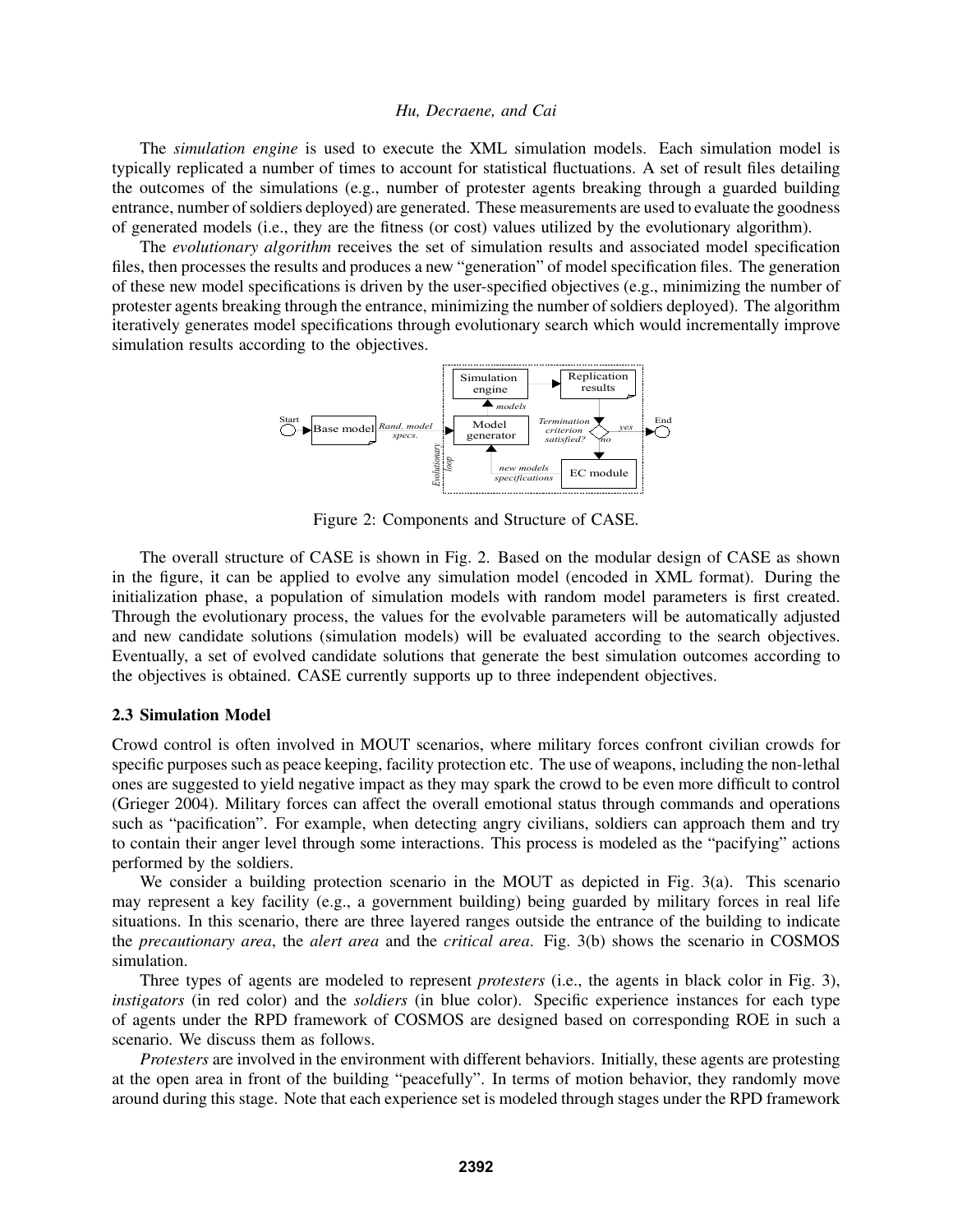

(a) Depicted Scenario

(b) Scenario in COSMOS Simulation

(b) Emotional Parameters (related to *Anger*)

Figure 3: Crowd Control Simulation Scenario.

and protesters are initialized within the dotted circle at the left upper corner in the scenario as shown in Fig. 3(a). As their anger level increases by different emotional triggers, the crowd turns its random movement into a directional one heading towards the building entrance, which leads to another behavioral stage. At this stage, a protester agent determines whether or not to proceed to the next level of the sensitivity areas based on two criteria: the aggregation level in terms of the number of other surrounding protesters near this protester and the average anger level of these protesters. As shown in Table 1(a), the threshold values for the average anger are designed to increase from the outer *precautionary area* (0.7) to the inner *critical area* (0.95). Such values are set through careful calibration process to generate realistic crowd behaviors in the scenario. These values reflect the protesters' behaviors naturally as they are more likely to break through the building entrance guarded by soldiers when they become angrier. The aggregation threshold decreases from precautionary area (20) to the critical area (8) because of the convergence of the area in front of the entrance.

Several emotional triggers increasing the anger of protesters are considered. First, a protester's anger increases if he is instigated by a nearby instigator. This emotional trigger of instigation forms the principle source of "angriness" in this scenario. Second, protesters can be influenced by their surrounding protesting agents, thus anger can spread and propagate through the crowd. The protesters' anger decreases regressively along a specified period of time, which differs according to different emotional types of the agent (i.e., different *half-life* values are specified for peaceful, normal and violent agents as shown in Table 1(b)). Additional emotional triggers may adjust and accelerate the anger decrement. In this scenario, soldiers' *pacifying* operation is one of such triggers.

| (a) Behavioral Parameters |                        |                          | (b) Emotional Parameters (related to <i>Anger</i> ) |                       |                  |
|---------------------------|------------------------|--------------------------|-----------------------------------------------------|-----------------------|------------------|
| <b>Sensitive Area</b>     | <b>Anger Threshold</b> | <sup>'</sup> Aggregation | <b>Type</b>                                         | <b>Susceptibility</b> | <b>Half-life</b> |
| Precautionary             |                        |                          | Peaceful                                            | 0.02                  | 45s              |
| Alert                     | 0.85                   | 15                       | Normal                                              | 0.05                  | 60s              |
| Critical                  | 0.95                   |                          | Violent                                             | 0.1                   | 80s              |

Table 1: Emotional and Behavioral Parameter Value Settings for a *Protester* Agent.

*Instigators* are the initiators of turmoils among the crowd in such scenario. Instigator agents move around the crowd to instigate protesters making them angry deliberately according to a specified path. Instigator are used as a source of emotional triggers for the crowd only, i.e., we do not consider the change of emotions and behaviors of instigators themselves.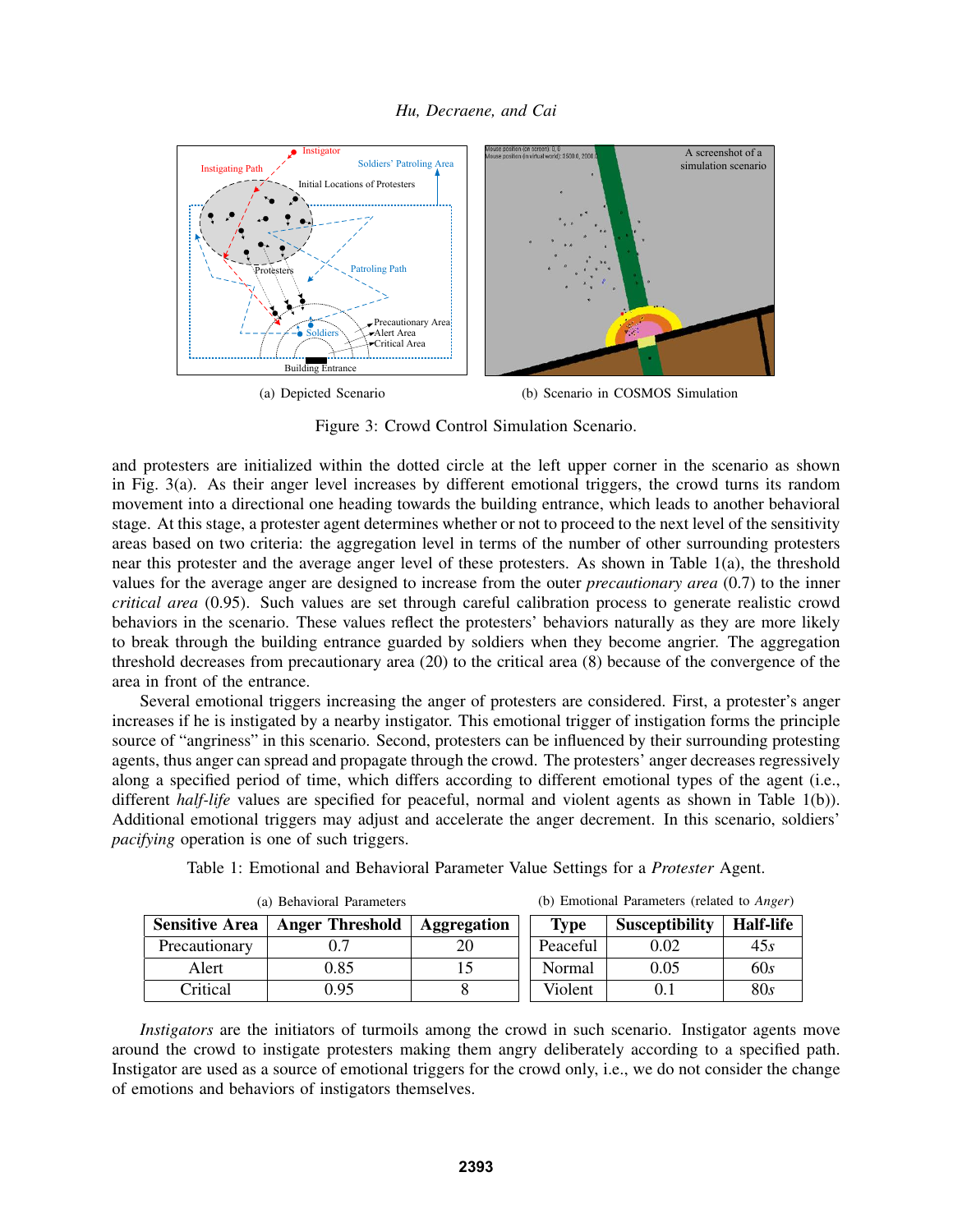*Soldiers* are deployed to control the crowd in order to prevent them from eventually breaking through the building entrance. The soldiers are not equipped with any weapons other than protection gears. Soldier agents essentially attempt to control the crowd through commands and pacifying actions to affect their emotional status. They patrol according to specific paths, each of which consists of a fixed number of waypoints within the soldiers' *patrol area* as indicated by the dashed box in Fig. 3(a).

We model the experience of soldier agents through their fear emotion and its correlation with behaviors of the soldiers. If the fear level of a soldier goes beyond a certain threshold level, then this soldier stops pacifying the crowd. This fear level increases when a soldier perceives the danger caused by a large number of surrounding protester agents. Similar to the anger of protester agents, soldiers' fear decreases over a period of time as specified by the *half-life* time. Emotional triggers can also affect fear decay. For example, when a fearful soldier finds backup from another soldier nearby, his fear level decreases faster. This soldier may resume to conduct his *pacifying* operation in the crowd once his fear level drops back to certain level.

The "gear" level of a soldier agent is modeled as an enumerate type of parameter with two possible values, "HIGH" and "LOW". In order to avoid dominating effect of a particular value on the simulation outcomes (i.e., models with deployed soldiers with "HIGH" gear always outperform models with deployed soldiers with "LOW" gear or vise versa), some constraints are considered. These constraints are likely involved in a real life scenario. As shown in Table 2, three parameters are affected by the value of a soldier agent's gear level: its *susceptibility* to fear, its *half-life* for fear decay and its *maximum speed* in patrolling.

|        | Gear Level   Susceptibility (to fear) | Half-Life (of <i>fear</i> )   Maximum Speed   Fear Threshold |                     |      |
|--------|---------------------------------------|--------------------------------------------------------------|---------------------|------|
| "HIGH" |                                       | 60s                                                          | 0.1m/s              | 0.65 |
| "LOW"  |                                       | 30s                                                          | 1.0 <sub>m</sub> /s | 9.65 |

Table 2: Parameter Value Settings Related to the "Gear" Level of a *Soldier* Agent.

Specifically, with "HIGH" gear level, a soldier agent moves much slower (with maximum speed of  $0.1m/s$ ) than the one with "LOW" gear  $(1m/s)$ . However, it is less susceptible (with susceptibility of 0.2 to fear) to the emotional triggers that will increase its fear level than the ones with "LOW" gear (1.0). In addition, the decay of fear for the agent with "HIGH" gear is longer (with *half-life* of 60*s*) than the one with "LOW" gear (30*s*). As aforementioned, the pacifying operation of a soldier agent can adjust decay of protesters' anger. Here, the fear of a soldier agent, in return, affects its pacifying operation. A soldier agent stops pacifying when its fear level goes beyond a threshold (0.65). These parameter settings through the calibration process aim to create complex conflicting interactions among individual agents through their emotions and behaviors in a realistic manner under this scenario.

# 3 EXPERIMENTS AND RESULTS

# 3.1 Experimental Settings

Based on the scenario specified above, we consider a Pareto-based multi-objective optimization where the number of protesters breaking through the building entrance and the number of deployed soldiers are to be minimized. In such a scenario, those two search objectives are thus conflicting with each other.

In the current experiment, 100 protesters, one instigator and a variable number (evolved between one to four) of soldier agents are involved in COSMOS simulation. The environment is initialized according to Fig. 3(a). Parameters of the soldier agents are to be evolved through CASE. Table 3 lists these parameters we account for in this study.

| Number of Deployed Soldiers | <b>Gear Level</b>       | <b>Coordinates of Waypoints for Each Soldier</b> |
|-----------------------------|-------------------------|--------------------------------------------------|
| numerical                   | enumerate               | numerical                                        |
| $\sim$ 4                    | $\{``HIGH'', ``LOW''\}$ | $x \in [0, 60], y \in [0, 30]$                   |

Table 3: Evolvable Parameters and Their Value Ranges.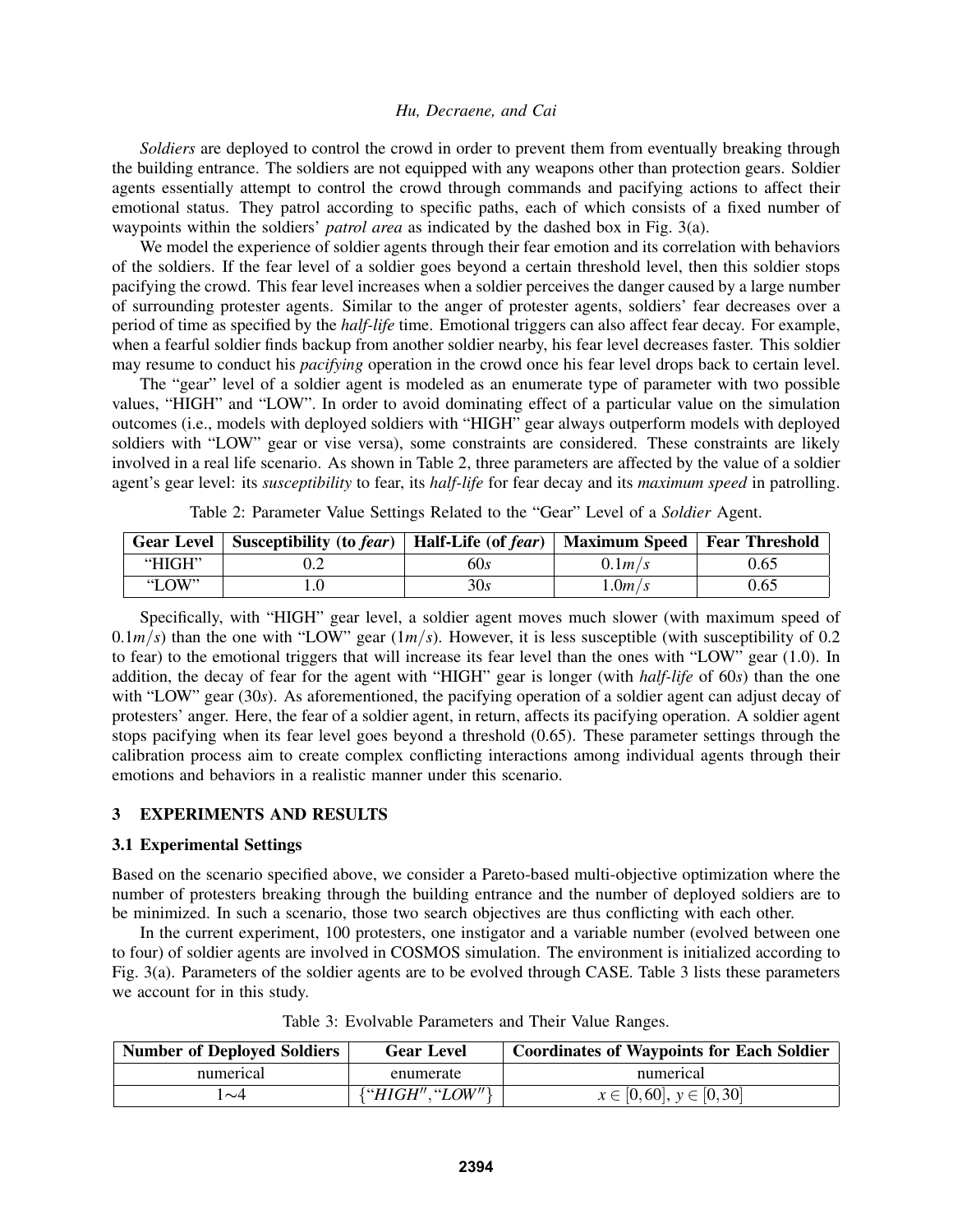As shown in Table 3, three types of parameters are evolved for soldier agents in the experiments: the number of deployed soldiers (range from one to four), the gear level of the soldiers ("HIGH" or "LOW") and the coordinates  $(x,y)$  of each waypoint along an evolvable path for each soldier. Note that these coordinates will be transformed to the actual coordinates in the virtual environment during simulation. In the current study, there is a fixed number (eight) of waypoints in a path with a fixed duration of 40 simulation frames for a soldier agent to stay at each waypoint. So, the size of the search space is large (more than  $10^{26}$ ).

The Non-dominated Sorting Algorithm II (NSGA-II) (Deb et al. 2000) is employed to conduct the evolutionary search. This algorithm is executed using the settings as specified in Table 4. These parameter values are commonly used, as reported in the literature, when NSGA-II is applied to two-objective optimization problems (Deb et al. 2000; Decraene et al. 2010). The population size and the number of iterations indicate that 60,000 distinct COSMOS simulation models are generated and evaluated during a single experimental run. Each simulation model instance is executed/replicated 30 times to account for statistical fluctuations.

Table 4: Settings for NSGA-II Evolutionary Algorithm in the Experiments.

| <b>Population</b> | <b>Generations</b> Replication |    | <b>Mutation</b> | <b>Mutation</b> | <b>Cross Over</b> | <b>Cross Over</b> |
|-------------------|--------------------------------|----|-----------------|-----------------|-------------------|-------------------|
|                   |                                |    | Prob            | Index           | Rate              | <b>Index</b>      |
| 300               | 200                            | 30 | 0.1             | 20              | 0.9               | 20                |

### 3.2 Results Analysis

## 3.2.1 Hypervolume Dynamics

The hypervolume indicator measures the quality of Pareto fronts (Deb 2001). Whenever a set of solutions dominates another set, its hypervolume indicator value is always better than the one of the latter. This method is widely used in the multi-objective evolutionary computation field to assess search algorithms (Zitzler et al. 2007).



(a) Dynamics of HyperVolume Indicator Values (b) Pareto Front Approximations over Evolutionary Search

Figure 4: Evolutionary Search Results from CASE.

The dynamics of the hypervolume indicator values shown in Fig. 4(a) provides information with regards to the improvement of the Pareto front over the evolutionary search. Fig. 4(b) illustrates the improvement of the Pareto front approximation overtime for five distinct generations. The hypervolume dynamics suggests that the evolutionary search may have reached a certain level of convergence. However, given the large number of parameters and the available value domain for these parameters, further improvements are potentially achievable by increasing the population size and the generations in the EA setting.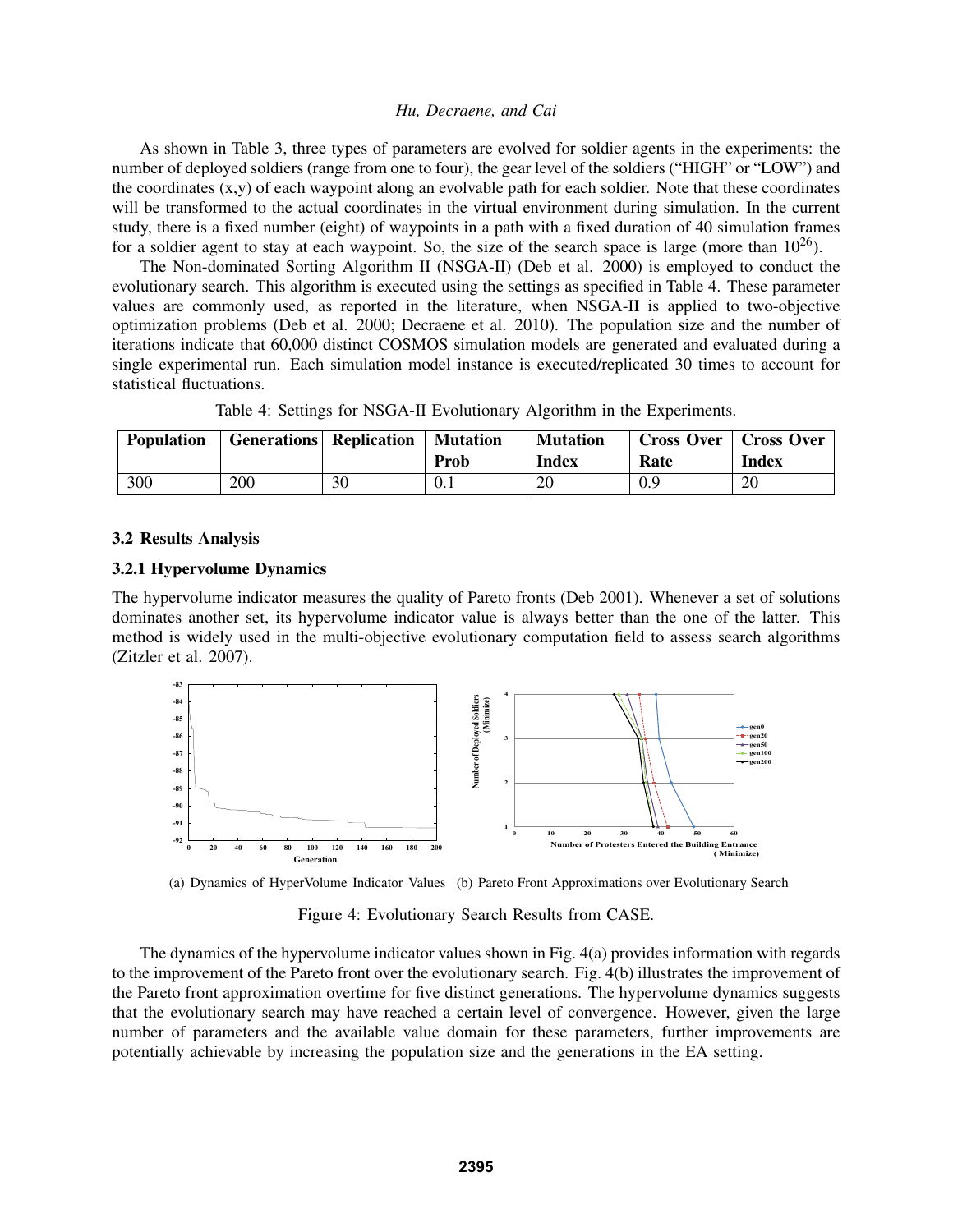#### 3.2.2 Emotional and Behavioral Analysis

Taking the solutions from the Pareto front at generation 200, we examine these models by replicating them in COSMOS and to investigate the emotional and behavioral dynamics of the agents, in particular, the soldier agents through the simulation. The simulation results of the four models are summarized in Fig. 5 (emotional statistics) and Fig. 6 (paths of soldier agents).



Figure 5: Simulation Statistics using the Set of Solutions from the Pareto Front (at generation 200).

From the results, we can observe that the overall crowd is better controlled in terms of the number of protesters that have entered the building entrance as the number of deployed soldiers increases in the model. This is to some extent expected when considering the conflicting multi-objectives of the study as discussed earlier. In all four solution models, the total number of "pacifying" emotional triggers on protester agents (the orange bars in Fig. 5) starts to increase significant at relative early stage of the simulation (i.e., averaging at around the 20th simulation frame). By correlating this finding with the simulation, we note that the soldier agents are initialized at positions within the protesters and near the instigators. Such a deployment provides opportunities for early interception on the crowd.

When the number of soldiers equals one, two or three, the soldier agents has "LOW" gear level. When examining in the simulation results, we observe that the soldier agents in these models move along different waypoints across wide range of areas (see Figs.  $6(a)$ ,  $6(b)$ , and  $6(c)$ ). We observe consecutive waypoints with positions within and away from aggregated cluster of angry crowds. As a result, the discontinuity of their "pacifying" operations are reflected by the pulses in Figs.  $5(a)$ ,  $5(b)$ , and  $5(c)$ . Due to their high susceptibility to the fear emotion and their fast speed to move away from the angry protesters, these soldier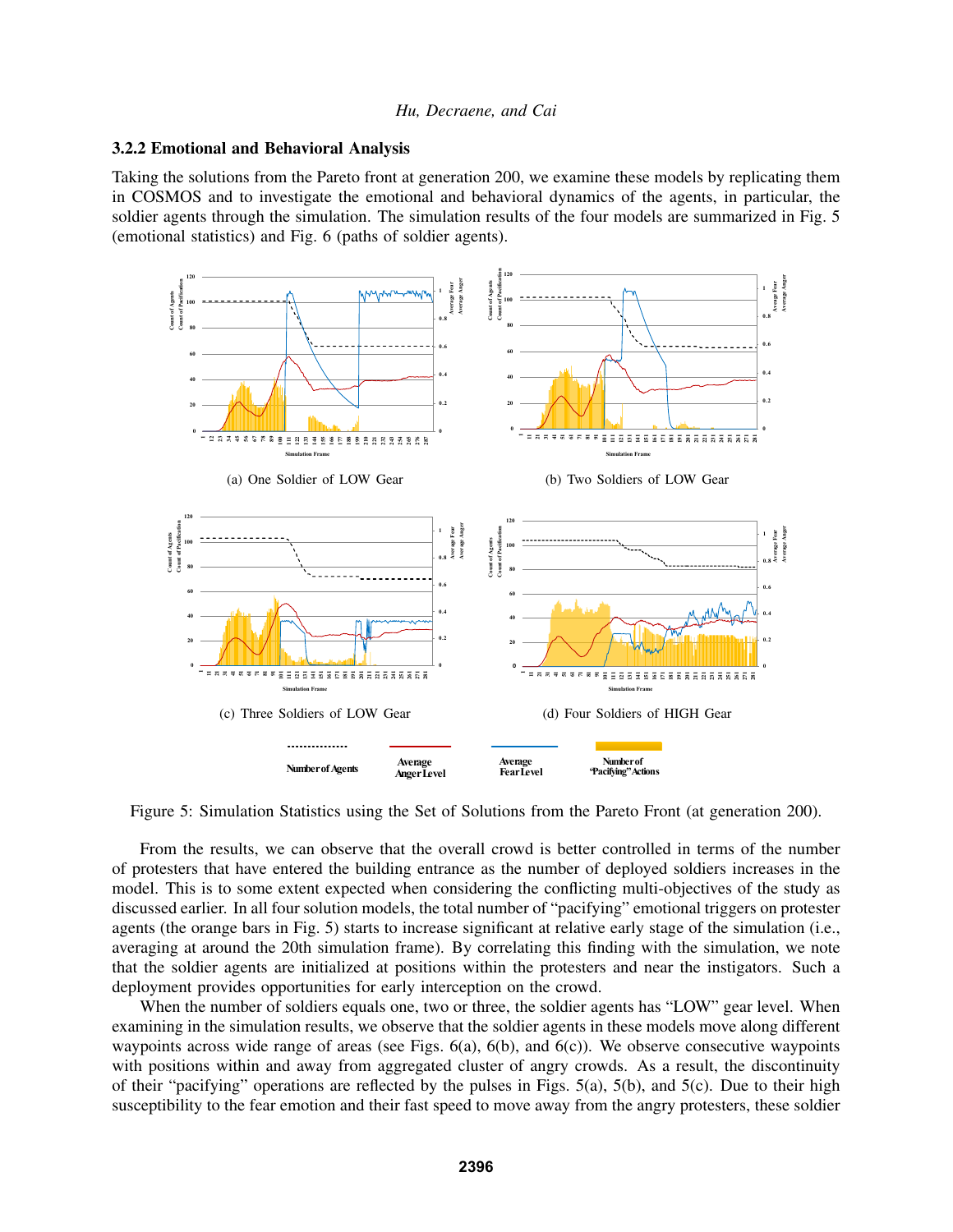

Figure 6: Evolved Patrol Paths of Soldier Agents.

agents' fear level fluctuates significantly as indicated by the sharp rise and drop of the average fear level in the figures. We also note that the evolved path for at least one soldier agent in all of these models matches with the path of the instigator quite well.

It is interesting to note that when the number of soldiers increases to four (Fig. 5(d)), the gear level is changed from "LOW" to "HIGH". By examining the results in COSMOS, the four soldier agents are initially deployed in three squads with two, one and one agent(s) in each. Three of them are initiated at the positions within the initialization area of protesters away from the *precautionary area* as previously shown in Fig. 3(a) and one is inside the *precautionary area*. As the instigator moves into the crowd, three of the soldier agents confront the angry protesters as indicated by the significant increase of "pacifying" operations in Fig. 5(d). As the instigator pushes the crowd towards the building entrance, the soldier agent near the entrance move forwards to confront the angry protesters. Its fear level increases fast and it stops pacifying (frame 99 to 110 in Fig. 5(d)). The squad of two soldiers tries to move towards the *precautionary area* to backup the fearful soldier (Fig. 6(d)). Due to their speed limit, they reach the area of the fearful soldier around 30 frames later. As a result, the aggregated anger of protesters in front of the building entrance further increases and they start to break through the entrance during this period. This latency results in the drop of pacifying operations, the increase of protesters anger and the initial drop of the number of agents remaining in simulation from frame 104 to 135 (as shown in Fig. 5(d)). The other soldier continue to pacify the remaining protesters outside of the *precautionary area*. Since a large proportion of protesters confront the three soldier agents at the precautionary area, the average anger level for the protesters and the average fear level of soldiers fluctuates from frame 135 onwards.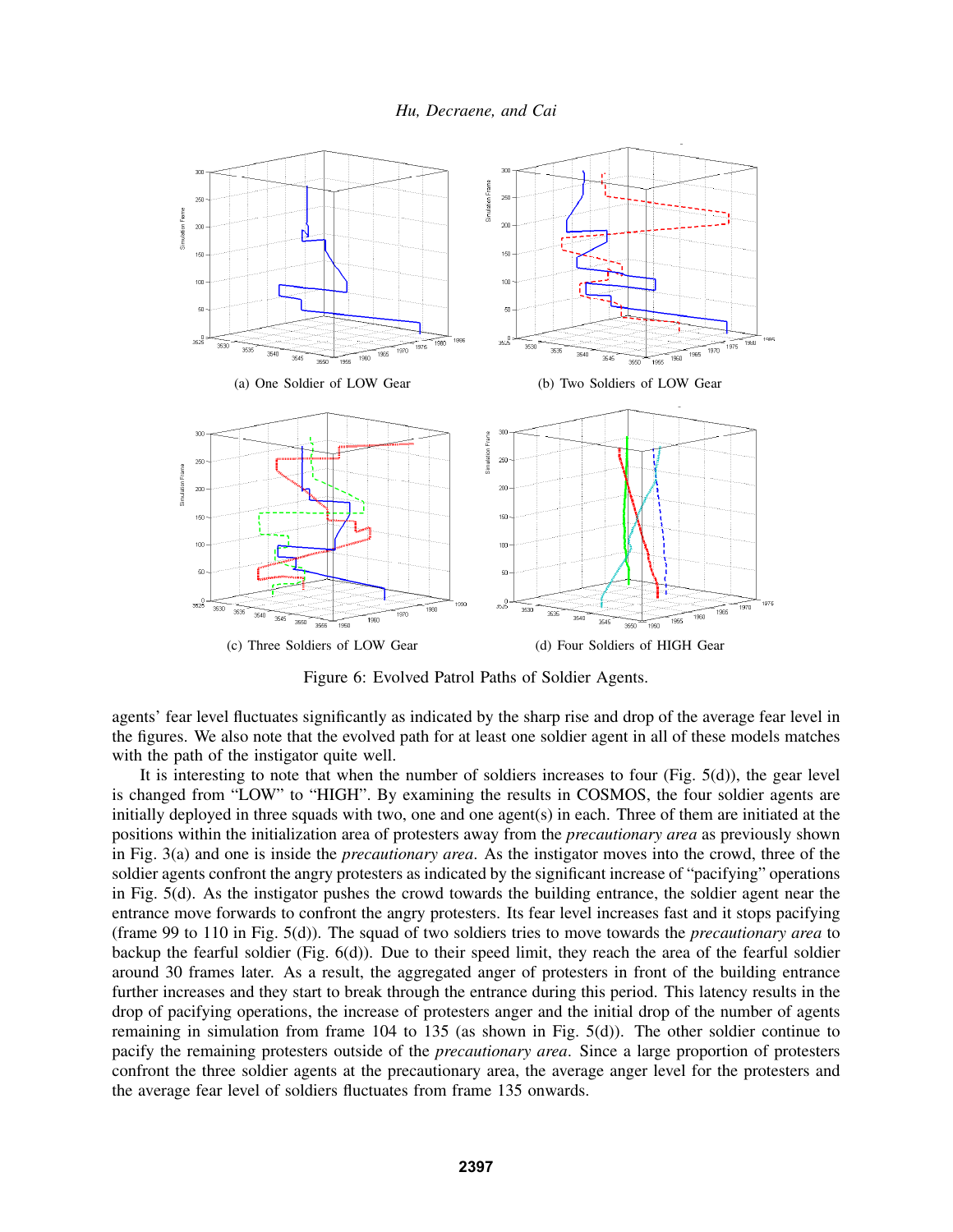Another interesting observation is the intersections of soldier agents' paths when multiple of them are deployed (see Figs. 6(b), 6(c), and 6(d)). Such path intersections and meeting of the soldiers affect their emotional status (and thus their pacifying operations) as reflected by the relative steep decrease of their average fear level in Fig. 5. For example, in Fig. 5(c), the average fear of soldier agents steeply reduces from frame 129 to 137. Such reduction can be attributed to the intersection of all the 3 soldier agents' paths during the same simulation frames as indicated in Fig. 6(c).

## 3.2.3 Potential Insights

The results from this preliminary study on crowd control in MOUT scenario seem appealing. From the current results, we could conclude, with cautions, the following crowd control strategies that seem effective in the corresponding peace-keeping scenarios. Early interception is important. Soldiers should try to prevent crowds aggregation and prevent anger from spreading as early as possible.

Given the trade-off between the protection and mobility of soldiers as illustrated in our study, the deployment strategy of soldiers with different protection levels should be considered. Soldiers with stronger protection is suggested to be deployed at critical area (e.g., the sensitive areas in front of the building entrance in our case) due to low susceptibility to fear and slow movement speed. Soldiers with less protection could be deployed to move among crowd to cover a larger area due to their mobility. However, these soldiers are advised to be deployed in small groups rather than individuals due to their relative vulnerability in facing threat or danger from the crowd.

The patrol paths of all the soldiers are suggested to cover a wide area including both the immediate sensitive front and the remote area occupied by the crowd. This is due to the requirement of early interception as indicated above. Soldiers should patrol along paths such that they cover some important areas, which usually are dynamic and subject to the requirements of the mission. For example, in our case, the soldiers generally move towards the area with a large crowd exhibiting a high average anger level due to the high probability of any destructive consequence in these areas. The path planning should also take advantage of the environment in the mission. In this study, the three sensitive areas form a barrier effect upon the motion of protesters. They aggregate along the boundary of an area and only proceed into the area until a higher anger level is reached. The soldiers in such cases can take the opportunity to retreat and reduce their fear level at the inner empty area in order to sustain their control on the crowd over a long period of time.

#### 4 CONCLUSIONS AND FUTURE WORK

In this paper, we have proposed an approach to assist research in military operations in urban terrain (MOUT) through adaptive evolution of agent-based simulation models. We first provided a brief introduction to the key technologies supporting our research for military operations, namely the agent-based simulation platform COSMOS and the complex adaptive system evolver CASE. A typical scenario of MOUT, building protection, was examined to demonstrate the potential of our approach to find effective crowd control strategies, where different types of agents interact in a complex manner through their emotions and behaviors. Two objectives were proposed for the evolutionary algorithm to search for optimal solutions (i.e., models with specific parameters). We conducted experiments examining the soldier agents' operational plans. Several insights have been identified that may potentially lead to the identification of more efficient crowd control strategies. These results suggest that our approach is promising in assisting research in military operations.

To further develop this work, we plan to reduce the evolvable parameter space. The path evolutionary problems discussed in (Decraene et al. 2010) could provide some heuristics to refine the evolvable parameter design to reduce the number of waypoints in specifying soldier agents' patrol paths. In addition, co-evolutionary computation may also be adopted to further investigate the optimal solutions in even more dynamic and competitive scenarios, where interactions among different types of agents are continuously changing in run-time. For example, in viewing of soldiers nearby, the instigators may react and change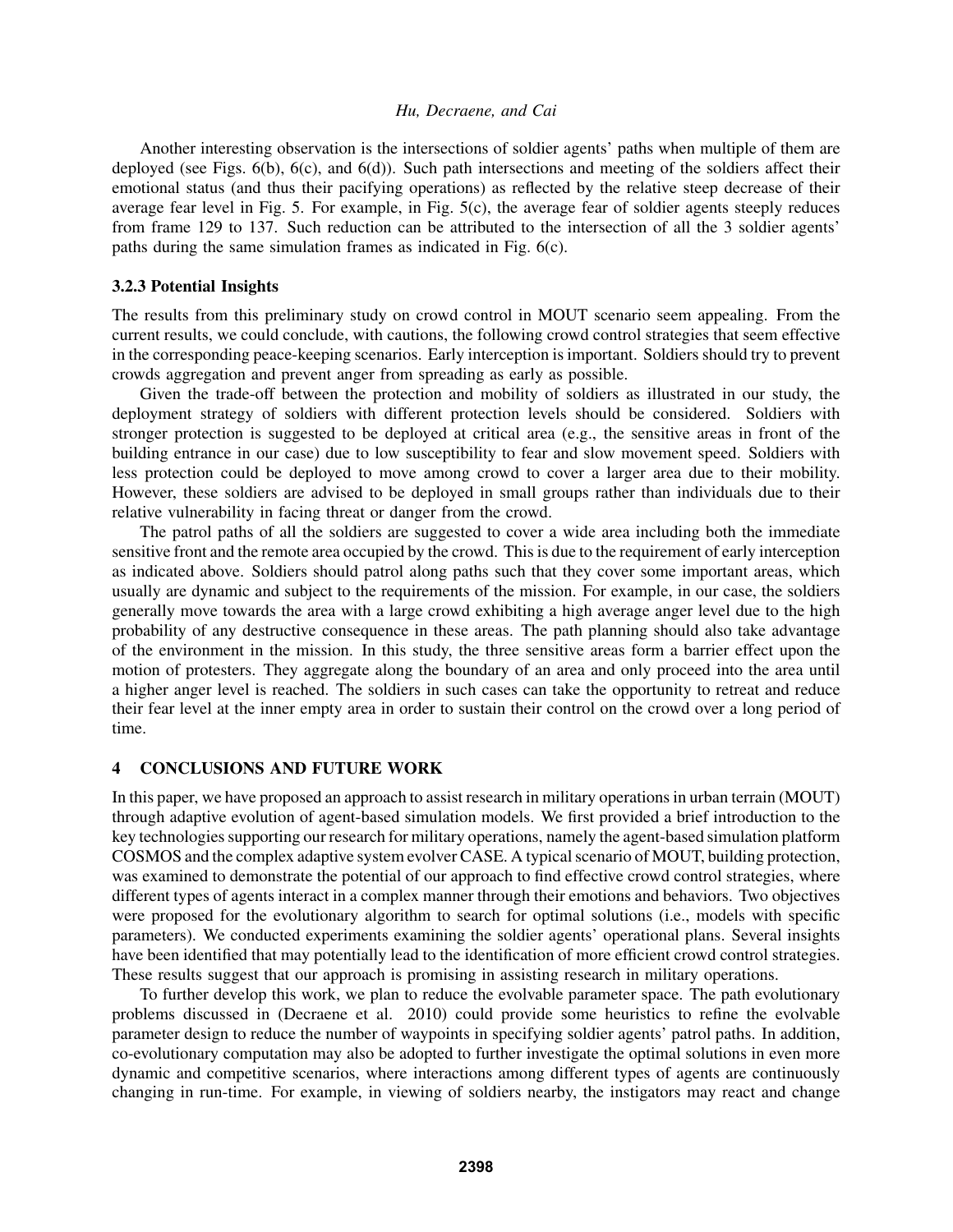their instigation paths. This future work may extend our approach to more military operations, planning and training applications.

#### ACKNOWLEDGMENTS

We would like to thank the Defence Research and Technology Office, Ministry of Defence, Singapore for supporting the Evolutionary Computing Based Methodologies for Modeling, Simulation and Analysis project under the project agreement POD0814214.

#### **REFERENCES**

- Aydt, H., M. Lees, L. Luo, W. Cai, M. Low, and S. Kadirvelen. 2011, August. "A Computational Model of Emotions for Agent-Based Crowds in Serious Games". In *Web Intelligence and Intelligent Agent Technology (WI-IAT), 2011 IEEE/WIC/ACM International Conference on*, edited by J. F. Hubner, J.-M. ¨ Petit, and E. Suzuki, Volume 2, 72 –80.
- Bonabeau, E. 2002, May. "Agent-based modeling: Methods and techniques for simulating human systems". *Proceedings of the National Academy of Sciences* 99 (3): 7280–7287.
- Choo, C. S., C. L. Chua, and S.-H. V. Tay. 2007. "Automated Red Teaming: A Proposed Framework for Military Application". In *Proceedings of the 9th annual conference on Genetic and evolutionary computation*, edited by D. Thierens, H.-G. Beyer, J. Bongard, J. Branke, J. A. Clark, D. Cliff, C. B. Congdon, K. Deb, B. Doerr, T. Kovacs, S. Kumar, J. F. Miller, J. Moore, F. Neumann, M. Pelikan, R. Poli, K. Sastry, K. O. Stanley, T. Stutzle, R. A. Watson, and I. Wegener, GECCO '07, 1936–1942. New York, NY, USA: ACM.
- Deb, K. 2001, June. *Multi-Objective Optimization Using Evolutionary Algorithms*. first ed. Wiley.
- Deb, K., S. Agrawal, A. Pratap, and T. Meyarivan. 2000. "A Fast Elitist Non-dominated Sorting Genetic Algorithm for Multi-objective Optimization: NSGA-II". In *Parallel Problem Solving from Nature PPSN VI*, edited by M. Schoenauer, K. Deb, G. Rudolph, X. Yao, E. Lutton, J. Merelo, and H.-P. Schwefel, Volume 1917 of *Lecture Notes in Computer Science*, 849–858. Springer Berlin / Heidelberg.
- Decraene, J., M. Chandramohan, M. Low, and C. Choo. 2010, December. "Evolvable Simulations applied to Automated Red Teaming: A Preliminary Study". In *Proceedings of the 2010 Winter Simulation Conference*, edited by B. Johansson, S. Jain, J. Montoya-Torres, J. Hugan, and E. Yücesan, 1444–1455. Piscataway, New Jersey: Institute of Electrical and Electronics Engineers, Inc.
- Decraene, J., M. Low, F. Zeng, S. Zhou, and W. Cai. 2010. "Automated Modeling and Analysis of Agentbased Simulations using the CASE Framework". In *The 11th International Conference on Control Automation Robotics & Vision (ICARCV 2010)*, edited by C. Wen, P. N. Suganthan, and E. Sung, 346–351. Singapore: IEEE.
- Decraene, J., F. Zeng, M. Y. H. Low, S. Zhou, and W. Cai. 2010. "Research Advances in Automated Red Teaming". In *Proceedings of the 2010 Spring Simulation Multiconference*, 145–152. Orlando, FL, USA: Society for Computer Simulation International.
- Desch, M. C. (Ed.) 2001. *Soldiers in Cities: Military Operations on Urban Terrain*. Army War College (U.S.). Strategic Studies Institute.
- Fogel, D. B. 2005, December. *Evolutionary Computation: Toward a New Philosophy of Machine Intelligence*. Third ed. IEEE Press Series on Computational Intelligence. Wiley-IEEE Press.
- Grieger, D. 2004. "An Overview of Crowd Control Theory and Considerations for the Employment of Non-Lethal Weapons". Technical Report DSTO-GD-0373, Land Operations Division System Sciences Laboratory, Australian Government, DSTO, Australia.
- Klein, G. A. 1998. *Sources of Power: How People Make Decisions*. Cambridge, MA: MIT Press.
- Laclavk, M., t. Dlugolinsk, M. Łeleng, M. Kvassay, B. Schneider, H. Bracker, M. Wrzeszcz, J. Kitowski, and L. Hluch. 2012. "Agent-Based Simulation Platform Evaluation in the Context of Human Behavior Modeling". In *Advanced Agent Technology*, edited by F. Dechesne, H. Hattori, A. ter Mors, J. Such,